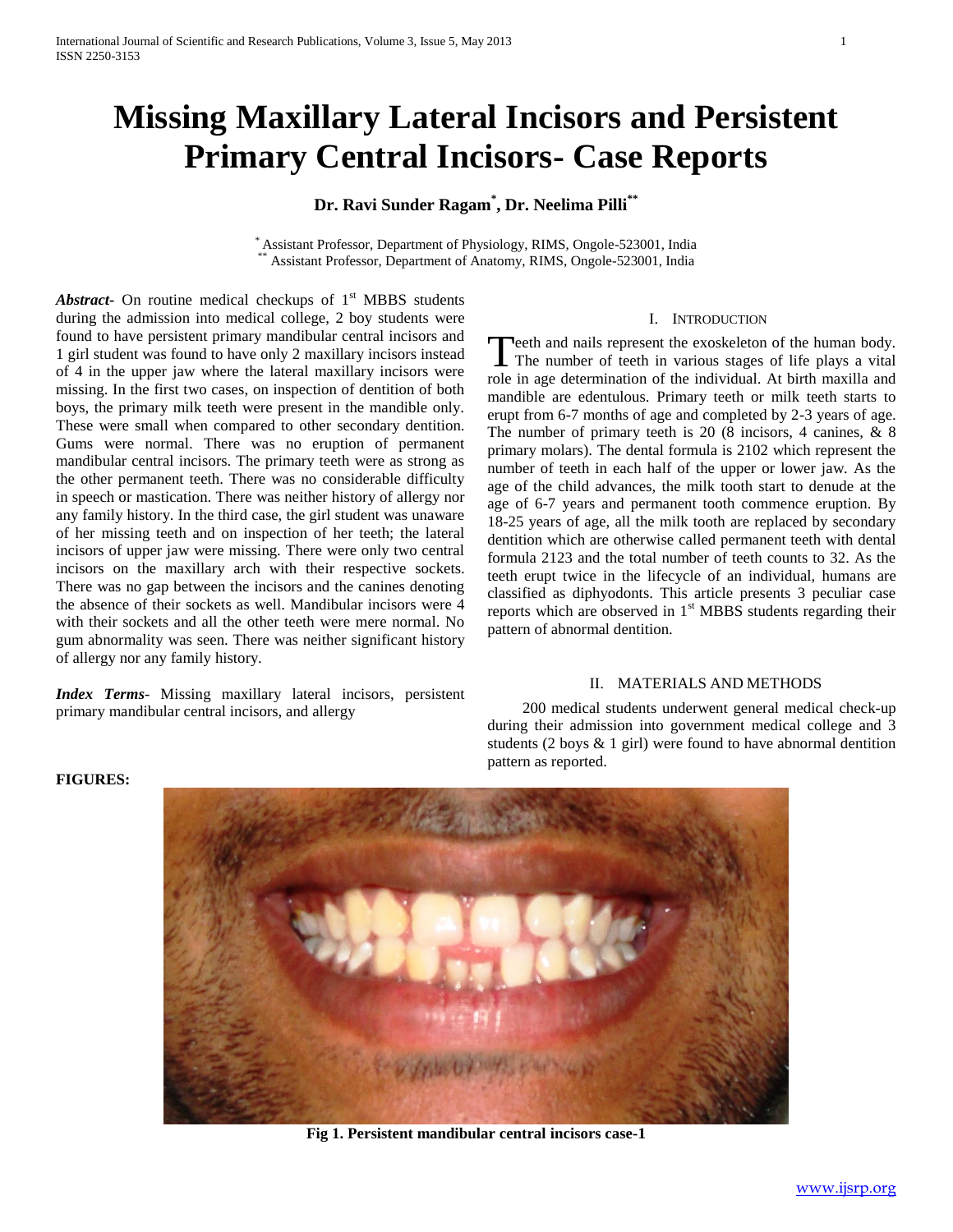

**Fig 2. Retained milk tooth of central incisors on mandibular arch case-2.**



**Fig 3. Missing maxillary lateral incisors case-3.**

## III. RESULTS AND DISCUSSION

 2 medical boy students (18 years of age) were found to have persistent mandibular central incisors (fig 1 & fig 2). These were small when compared to other teeth. The primary central incisors on the mandible didn't fall and they became permanent. But the lateral incisors were denuded and were replaced by permanent teeth. On inspection, there were no supernumerary teeth. All the other teeth and gums were normal. The primary dentition of all the other teeth was replaced by permanent teeth including the molars. There was no crowding of teeth or supernumerary teeth. There was no significant cause for

persistent primary dentition like genetic or allergy or drug or family history. One student complained of slight difficulty in speech while other student didn't. All the other parameters were normal.

The  $3<sup>rd</sup>$  case reports a medical girl student (17 years of age) with missing lateral maxillary incisors (fig. 3). On inspection, there was no gap or free socket. The teeth were placed closer and no overlapping was observed. There were no supernumerary teeth. According to Simons etal<sup>2</sup>, the most frequently missing permanent teeth are the third molars  $(20.0\%)$  followed by  $2<sup>nd</sup>$ premolars (3.4%),and the maxillary lateral incisors (2.2%). But Isfahan stated that the most common congenitally missing anterior tooth is maxillary lateral incisor which coincided with